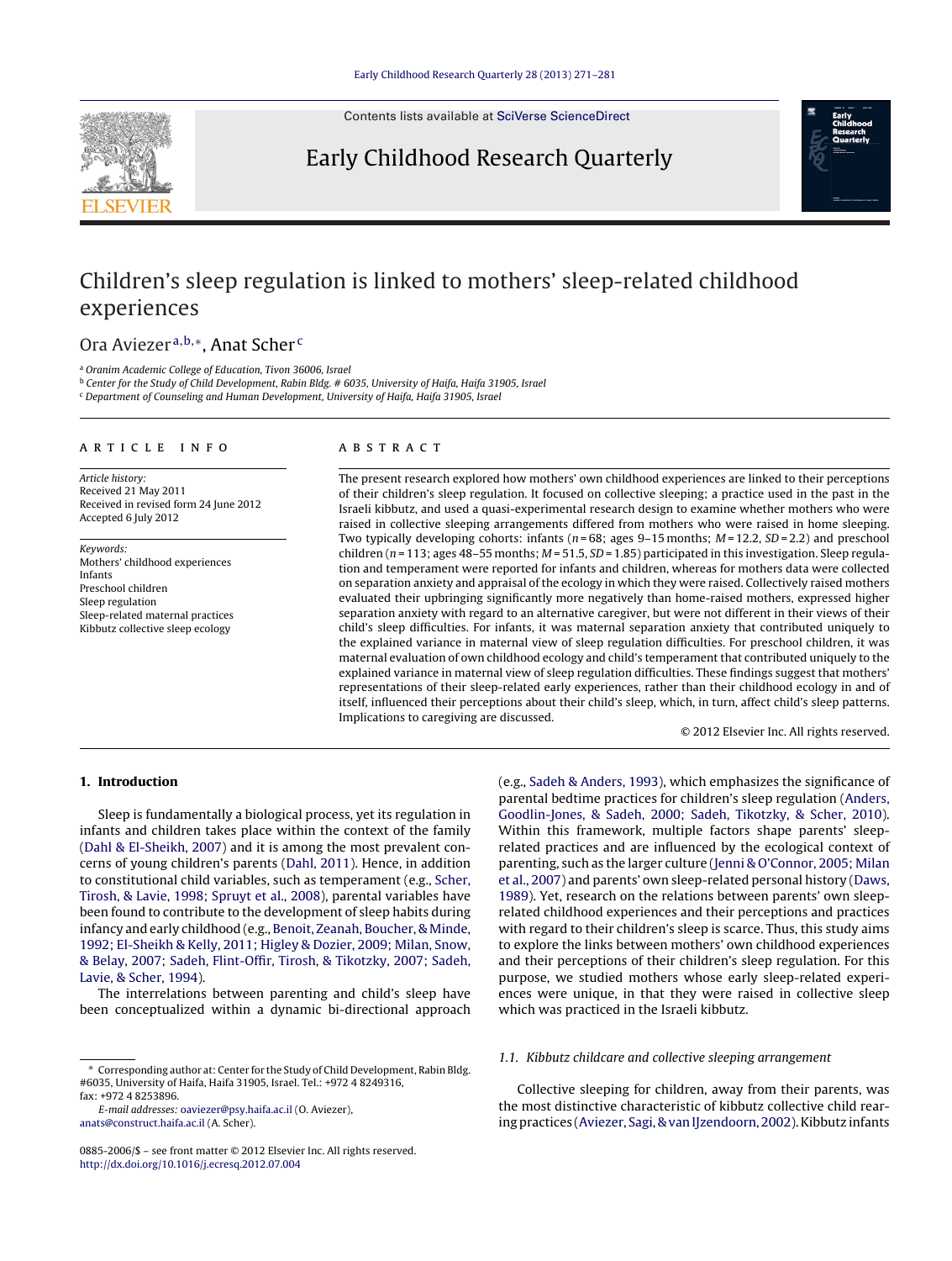and children lived in children's homes under the care of nonparental care-givers, and spent daily family time in the parental residence during afternoons and evenings as well as on weekends. Children returned to the children's house for the night, and were put to bed by their parents. Two watchwomen, on duty based on a weekly rotation, were responsible for all kibbutz children under the age of 12, and monitored the children's houses with an intercom system and occasional rounds.

Collective sleeping arrangement was abandoned in favor of home sleeping in the early nineties of the last century. Moreover, the discontinuation of the traditional collective sleeping arrangement along with additional socio-economic challenges has lead kibbutzim to open their childcare services for non-kibbutz children from nearby communities. Parents may visit their children during the day, as kibbutz is a small and rather informal community, however as all mothers work, often outside the kibbutz, such visits are sporadic. Thus, nowadays kibbutz early child care resembles nonkibbutz services, as kibbutz children's sleeping arrangement is no different from that of urban children and childcare services are not exclusive for kibbutz families.

Collective sleeping was an ideologically based child rearing practice, which had imposed nighttime separation on parents and children from infancy onward (for a review and discussion see [Aviezer,](#page-9-0) [van](#page-9-0) [IJzendoorn,](#page-9-0) [Sagi,](#page-9-0) [&](#page-9-0) [Schuengel,](#page-9-0) [1994;](#page-9-0) [Oppenheim,](#page-9-0) [1998\).](#page-9-0) Such nightly separations from parents are likely to impose on infants and young children a sense of abandonment and low trust in parental availability. The unsettling nature of these night experiences for children was validated by research that found shorter uninterrupted sleep periods for collectively sleeping kibbutz children compared to home-sleeping kibbutz children [\(Ophir-Cohen,](#page-9-0) [Epstein,](#page-9-0) [Tzischinsky,](#page-9-0) [Tirosh,](#page-9-0) [&](#page-9-0) [Lavie,](#page-9-0) [1993\).](#page-9-0) Yet, many kibbutz parents recognized their children's needs, and reorganized their caregiving to provide them support by frequent nightly visits to the children's house, sleeping there, or by taking children to sleep in their own private dwelling ([Oppenheim,](#page-9-0) [1998\).](#page-9-0)

Research on kibbutz upbringing indicated that the development of kibbutz and non-kibbutz children was comparable, and that kibbutz-raised individuals were emotionally healthy (see [Aviezer](#page-9-0) et [al.,](#page-9-0) [1994](#page-9-0) for a review). Nonetheless, examinations of attachment relationships revealed higher rates of insecure attachment among collectively sleeping infants, of which ambivalence was the predominant classification ([Sagi](#page-10-0) et [al.,](#page-10-0) [1985;](#page-10-0) [Sagi,](#page-10-0) [van](#page-10-0) [IJzendoorn,](#page-10-0) [Aviezer,](#page-10-0) [Donnell,](#page-10-0) [&](#page-10-0) [Mayseless,](#page-10-0) [1994\),](#page-10-0) as well as lower rates of intergenerational transmission of attachment ([Sagi](#page-10-0) et [al.,](#page-10-0) [1997\).](#page-10-0)

#### 1.2. Children's sleep, early relationships, and parenting cognitions

The findings with regard to the quality of attachment relations among collectively sleeping kibbutz infants are intriguing when we consider[Anders'](#page-9-0) [views](#page-9-0) [\(1994\)](#page-9-0) about parenting and children's sleep, and the influence of nighttime experiences in early life on the development of the attachment system. Indeed, it was argued ([Aviezer,](#page-9-0) [Sagi,](#page-9-0) [Joels,](#page-9-0) [&](#page-9-0) [Ziv,](#page-9-0) [1999\)](#page-9-0) that the night experiences of collectively sleeping infants accounted for the higher rates of insecure ambivalent attachment to mothers that were found in the collectively sleeping group. Yet, attachment security is not the only relationship construct that influences infants' and children's sleep regulation. [Scher](#page-10-0) [\(2008\)](#page-10-0) found that higher levels of maternal separation anxiety were linked to 10-month-old infant sleep fragmentation, and to intense maternal involvement in their settling at bedtime. Indeed, sleep-related separation anxiety is particularly relevant to the dyadic relationships when attachments to significant others are established, at the end of the first year [\(Scher](#page-10-0) [&](#page-10-0) [Asher,](#page-10-0) [2004\).](#page-10-0) Separation anxiety continues to be a distressing experience throughout childhood ([Eisen](#page-9-0) [&](#page-9-0) [Schaefer,](#page-9-0) [2005\),](#page-9-0) and is relevant for sleep-related

parent-child relations because separations may risk the provision of care and protection [\(George](#page-9-0) [&](#page-9-0) [Solomon,](#page-9-0) [2008\).](#page-9-0)

Furthermore, parents' caregiving behavior is guided by their representation of caregiving which originates in their own attachment experiences [\(George](#page-9-0) [&](#page-9-0) [Solomon,](#page-9-0) [2008\).](#page-9-0) Indeed, maternal representations of their own close relationships, which subsequently shape parenting constructs and behavior, were found to discriminate between mothers of toddlers with and without sleep problems ([Benoit](#page-9-0) et [al.,](#page-9-0) [1992\).](#page-9-0) However, mothers' attachment was not associated to sleep problems in a sample of non-referred infants [\(Scher](#page-10-0) [&](#page-10-0) [Dror,](#page-10-0) [2003\).](#page-10-0) Thus, findings pertinent to mothers' attachment and child's sleep are inconsistent.

#### 1.3. Parents' sleep-related beliefs and children's sleep

Sleep and parenting research has also focused on parents' beliefs and cognitions about infants' sleep. [Morrell](#page-9-0) [and](#page-9-0) [Steele](#page-9-0) [\(2003\)](#page-9-0) found that mothers' cognitions about limit setting contributed the largest portion to the explained variance in infancy sleep problems, whereas maternal bedtime practices contributed most to stability of early sleep problems. In addition, [Sadeh](#page-9-0) et [al.](#page-9-0) [\(2007\)](#page-9-0) found that parents who tended to interpret every infant's signal as a sign of distress were also likely to have difficulty with setting limits, and their infants struggled with developing self-soothing strategies. These findings support the need to assess parental cognition about children's sleep, because they underlie parental sleep-related behavior and interactions, which, in turn, influence children's sleep regulation ([Sadeh](#page-10-0) et [al.,](#page-10-0) [2010\).](#page-10-0)

Although parental cognitions, in general, have been recognized as influential on parent-child interaction and on children's development [\(Bugental](#page-9-0) [&](#page-9-0) [Johnston,](#page-9-0) [2000\),](#page-9-0) the formation of parents' expectations and attributions with regard to children's sleep, and their origins have not been researched extensively. A recent study [\(Tikotzky,](#page-10-0) [Sharabany,](#page-10-0) [Hirsch,](#page-10-0) [&](#page-10-0) [Sadeh,](#page-10-0) [2010\)](#page-10-0) examined children's sleep, and parents' sleep-related cognitions in a typically developing sample of 141 infants and toddlers, whose parents were either raised in kibbutz collective sleeping or at home in the city. They found that compared to home-raised parents, collectively raised parents were more concerned with their infants' distress upon waking up, and less concerned with limit setting. Furthermore, collectively raised parents practiced significantly more co-sleeping and reported more night waking for their infants.

Previous studies failed to find significant differences between kibbutz mothers who raised their children in collective sleep, and mothers who raised their children at home in either attachment states of mind [\(Sagi](#page-10-0) et [al.,](#page-10-0) [1997\),](#page-10-0) attachment styles ([Sharabany,](#page-10-0) [Mayseless,](#page-10-0) [Edri,](#page-10-0) [&](#page-10-0) [Lulav,](#page-10-0) [2001\),](#page-10-0) or separation anxiety ([Sagi](#page-10-0) et [al.,](#page-10-0) [1994\).](#page-10-0) At the same time, explicitly more negative evaluations of collective sleep were expressed by kibbutz mothers with regard to their children's care and their own childhood experiences [\(Sharabany](#page-10-0) et [al.,](#page-10-0) [2001\).](#page-10-0) These findings suggest that the kibbutz with collective sleep did not attract mothers with implicitly formed unique representations. Rather, mothers' recognitions of the difficulties inherent to the practice of collective sleeping suggest that their cognitions were formed explicitly, based on data driven awareness and reflection [\(Bugental](#page-9-0) [&](#page-9-0) [Johnston,](#page-9-0) [2000\).](#page-9-0) Regardless of their origin, cognitions are essential for understanding interactions between parents and children.

The present investigation addressed variations in mothers' perceptionof children's sleep, while taking into account: The ecological context in which mothers themselves were raised, child's age and temperament, maternal separation anxiety, as well as mothers' explicit evaluations of own upbringing. Similar to [Tikotzky](#page-10-0) et [al.](#page-10-0) [\(2010\),](#page-10-0) the present research studied the role played by mothers' upbringing in the formation of their perceptions of their children's sleep. However, by targeting two age groups: infants and preschool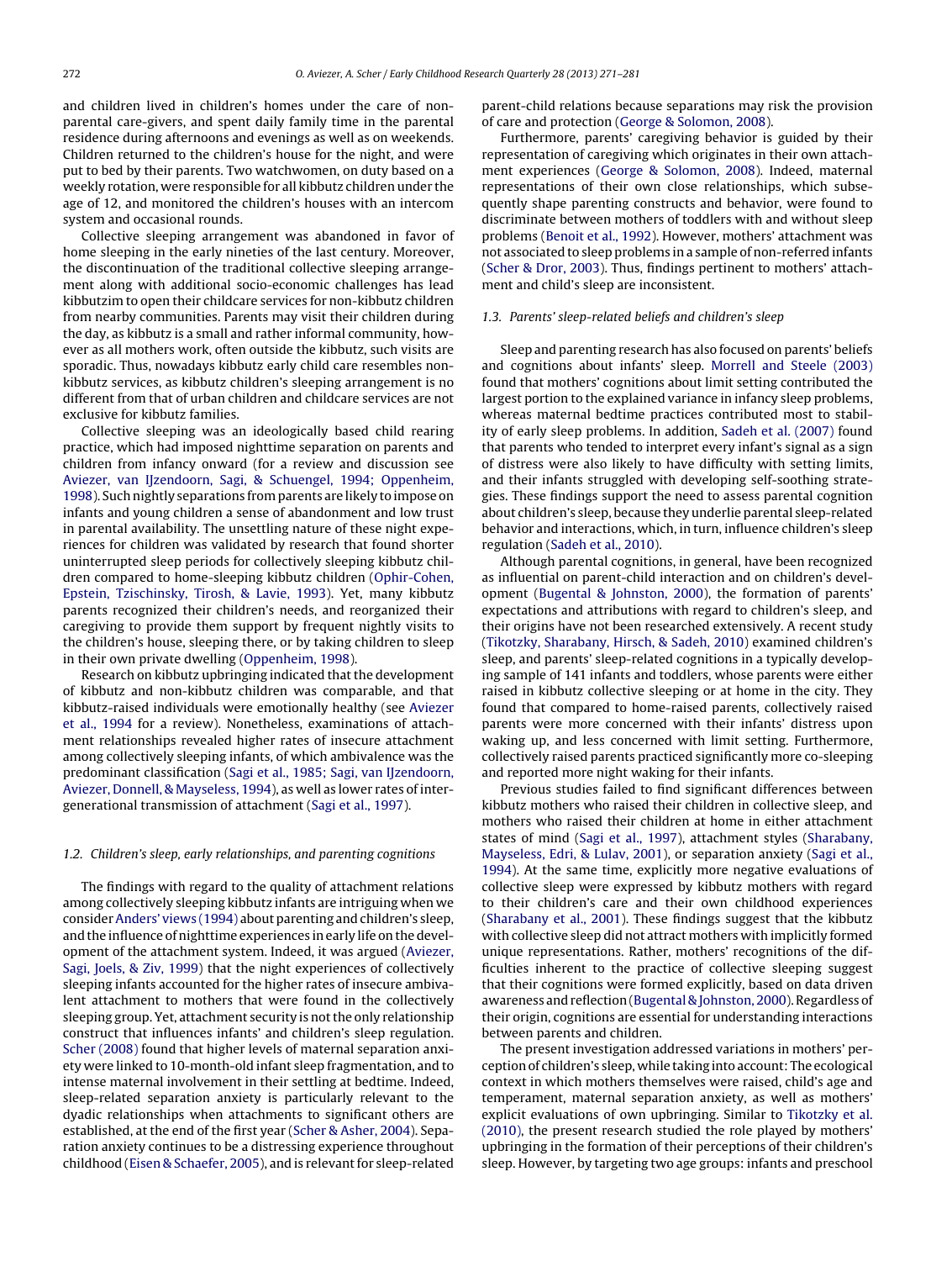<span id="page-2-0"></span>Summary of sample background characteristics, distribution of sleep variables and control variables according to age group.

| Sample characteristics              | Infants                  |              | Preschool                |              |  |
|-------------------------------------|--------------------------|--------------|--------------------------|--------------|--|
|                                     | $M(SD)$ range            | $\%$ $(n^a)$ | $M(SD)$ range            | $\%$ $(n^a)$ |  |
| Mother's age                        | 32 (4.8) 25-46           |              | 36 (4.0) 29-50           |              |  |
| Father's age                        | 35 (5.3) 25-47           |              | 37 (4.2) 29-57           |              |  |
| Mother's marital status             |                          |              |                          |              |  |
| Married to child's father           |                          | 93(63)       |                          | 94 (102)     |  |
| Not married                         |                          | 07(05)       |                          | 06 (007)     |  |
| Remarried                           |                          |              |                          | 04 (004)     |  |
| Children's birth order              | $2.45(1.4)1-8$           |              | $1.55(0.9)1 - 5$         |              |  |
| Oldest                              |                          | 32(22)       |                          | 47 (54)      |  |
| In between                          |                          |              |                          | 20(22)       |  |
| Youngest                            |                          | 68 (46)      |                          | 33(37)       |  |
| Mother's education                  |                          |              |                          |              |  |
| High school                         |                          | 20(14)       |                          | 06 (007)     |  |
| Post high school                    |                          | 80 (54)      |                          | 94 (106)     |  |
| Mother's country of birth<br>Israel |                          | 84 (57)      |                          | 94 (106)     |  |
| Other                               |                          | 16(11)       |                          | 06 (007)     |  |
| Mother's childhood ecology"         |                          |              |                          |              |  |
| Collective sleeping                 |                          | 38(26)       |                          | 64 (72)      |  |
| Home sleeping                       |                          | 62(42)       |                          | 36(41)       |  |
|                                     |                          |              |                          |              |  |
| <b>Children's sleep variables</b>   |                          |              |                          |              |  |
| Bed-time hour                       | 8:00 (40 min) 7:00-11:00 |              | 8:00 (30 min) 7:30-10.00 |              |  |
| By 8:30                             |                          | 83 (55)      |                          | 25(28)       |  |
| Between 8:30 and 9:30               |                          | 15(10)       |                          | 66 (72)      |  |
| Past 9:30                           |                          | 02(01)       |                          | 09(10)       |  |
| Sleep latency (min)"                | 18 (19) 00-120           |              | 35.5 (21) 00-120         |              |  |
| Within 30 min                       |                          | 71 (47)      |                          | 29(32)       |  |
| Between 30 and 45 min               |                          | 26(17)       |                          | 51 (56)      |  |
| One hour and longer                 |                          | 03(02)       |                          | 19(21)       |  |
| # wakes per night"                  | $1.8(1.4)0-5$            |              | $0.7(0.8)0 - 5$          |              |  |
| Never                               |                          | 10(07)       |                          | 44 (49)      |  |
| $1-2$ times<br>3 times or more      |                          | 63(42)       |                          | 53 (59)      |  |
| #wakes per week"                    |                          | 27(18)       |                          | 03(03)       |  |
| Never                               | $5.3(2.5)0-7$            | 10(07)       | $2.0(3.0)0 - 7$          | 41 (45)      |  |
| $1-2$ nights                        |                          | 07(05)       |                          | 32(36)       |  |
| 3-6 nights                          |                          | 24(16)       |                          | 16(18)       |  |
| Every night                         |                          | 59(40)       |                          | 11(12)       |  |
| Co-sleeping at night's end          | $1.5(2.6)$ 0-7           |              | $1.3(2.2)0-7$            |              |  |
| Less than once a week               |                          | 67(44)       |                          | 59 (64)      |  |
| 1-2 times a week                    |                          | 11(07)       |                          | 25(27)       |  |
| 3-6 times a week                    |                          | 07(05)       |                          | 08(09)       |  |
| Every night                         |                          | 15(10)       |                          | 08(09)       |  |
| ISO score"                          | $13.0(8.3)0 - 38$        |              | $8.8(6.4)0-30$           |              |  |
| Girls                               | 11.0(6.4)                |              | 8.6(6.5)                 |              |  |
| <b>Boys</b>                         | 10.9(6.1)                |              | 9.1(6.4)                 |              |  |
| Sleep problem - mother              |                          |              |                          |              |  |
| Girlsb                              |                          | 68 (21)      |                          | 35(20)       |  |
| Boysb                               |                          | 32(10)       |                          | 29(16)       |  |
| Sleep problem - Richman             |                          |              |                          |              |  |
| Girlsb                              |                          | 62(18)       |                          | 27(15)       |  |
| Boysb                               |                          | 38(11)       |                          | 16(09)       |  |

 $p < .001$ .

 $\alpha$  Variations in *n* reflect occasional missing data.

 $^{\rm b}$  % is computed separately for each gender.

children, the developmental scope of this investigation is further expanded.

Drawing on the Israeli Kibbutz context and using a quasiexperimental design, the present research compares between mothers who either experienced trans-generational continuity in sleeping arrangements (mother as a child slept at home and her child sleeps at home), or trans-generational discontinuity (mother slept in a communal setting and her child sleeps at home). On the neurobehavioral level, sleep requires reduced vigilance, which can be achieved only within a safe environment ([Dahl](#page-9-0) [&](#page-9-0) El-Sheikh, [2007\).](#page-9-0) Thus, it is argued that the imposed physical distance between mothers and children during the night, which was inherent to kibbutz collective sleep, complicated the establishment of a safe sleep environment for children. It is conceivable, therefore, that being raised in such ecology will affect mothers' caregiving system ([George](#page-9-0) [&](#page-9-0) [Solomon,](#page-9-0) [2008\),](#page-9-0) and be manifested in intensified emotional states around bedtime separations from children.

Taken together, the objective of the present research was to examine mothers' cognitions and relational constructs with regard to their children's sleep in the context of the mothers' own past upbringing (collective sleeping vs. home sleeping). Three hypotheses were tested. First, it was hypothesized that collectively raised kibbutz mothers will report more sleep problems for their children [and](#page-9-0) more separation anxiety compared to mothers who were raised in home sleeping. Second, in line with [Sharabany](#page-10-0) et [al.](#page-10-0) [\(2001\),](#page-10-0) it was predicted that mothers raised in collective-sleep will evaluate their experience more negatively than the home-sleep group. Finally, it was hypothesized that mothers' negative evaluations of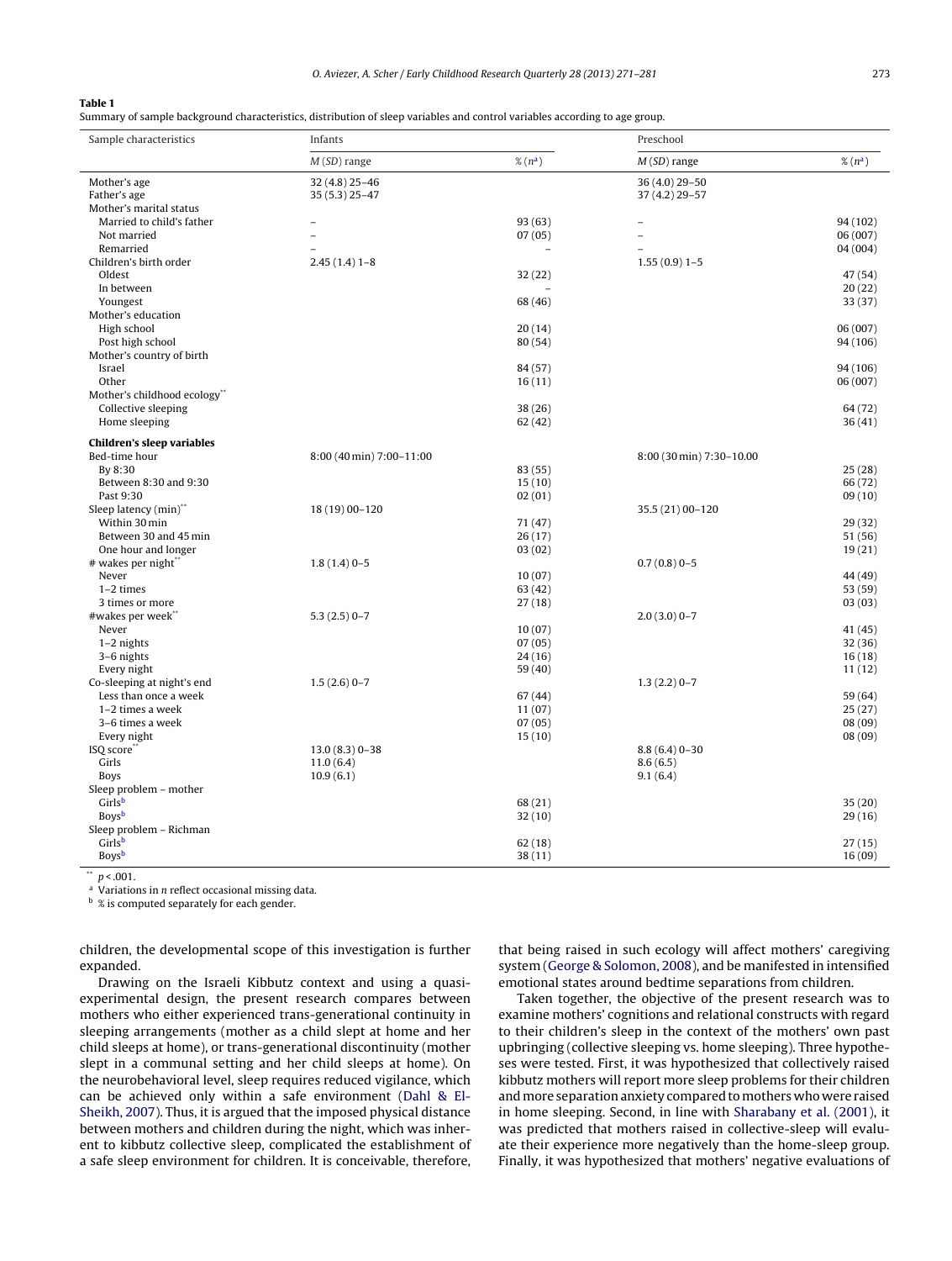their own upbringing ecology will be associated with (a) high levels of maternal separation anxiety and (b) reports of more sleep problems among their children. To obtain a broad developmental perspective, we examined these hypotheses in both infants and preschool children, two age groups that typically stir sleep-related concerns among parents.

### **2. Method**

## 2.1. Participants

This research was conducted with two cohorts as described below. Both groups of children were enrolled in kibbutz childcare: infants' houses and preschools. Kibbutz membership was not a criterion for participant selection and for some participating children home was outside the kibbutz. [Table](#page-2-0) 1 presents background characteristics for both cohorts.

## 2.1.1. Infants' cohort

Sixty-eight mothers and their healthy infants (31 boys), whose age was 9-15 months ( $M = 12.2$ ,  $SD = 2.2$ ), participated in the study. Of the 68 mothers, 33 (49%) were raised in a kibbutz: 26 mothers were raised in kibbutz with collective sleep, whereas seven mothers were raised in kibbutz with home sleep and were considered as part of the home-raised group.

## 2.1.2. Preschool cohort

One hundred thirteen mothers and their typically developing and healthy children (56 boys) participated in the study. Children's age was  $48-56$  months ( $M = 51.5$ ,  $SD = 1.85$ ). Of the 113 mothers 72 (64%) were raised in kibbutz with collective sleep, whereas 41 mothers (36%) were raised at home with their parents. Note that overall demographic characteristics of families of infants and preschool children were comparable, though in the preschool cohort significantly more mothers were raised collectively ( $\chi^2$  = 11.10, p < .001, adj res = 3.3).

#### 2.2. Procedure

This research, approved by the University Review Board, was conducted in two phases; infancy data were collected first and preschool data collection followed. Overall, the two phases were designed to test similar constructs and questions. Thus, participant recruitment in both phases followed the same guidelines and similar measures were used (age appropriate adjustments in assessment of temperament are described below). In phase 1, mothers were asked to provide a short written evaluative narrative of their own childhood ecology. These data, pointed to a need for a more systematic evaluation of this variable, thus a new measure for maternal evaluation of her childhood ecology was introduced in phase 2.

#### 2.2.1. Phase 1

In each kibbutz, potential participants were identified by the early education coordinator who invited them to participate in a study on "infant development". Of the 96 mothers who were approached, 91 gave their consent and subsequently received a package with questionnaires and a stamped return-envelope. Seventy-two questionnaires (79%) were completed; four infants were excluded as they were out of the specified age.

### 2.2.2. Phase 2

In each kibbutz potential participants were identified by the preschool coordinator according to their age and absence of developmental delays or health problems. Of the 146 mothers who were invited to take part in a study on "child development" 117 expressed interest (80%), and were contacted by mail and a follow up telephone call to set up a meeting. Maternal consent was obtained prior to filling out the questionnaires. For technical reasons, the questionnaires of four mothers had to be excluded.

#### 2.3. Measures

#### 2.3.1. Infant Sleep Questionnaire (ISQ; [Morrell,](#page-9-0) [1999\)](#page-9-0)

Mothers described and rated their child's sleep behaviors on seven items including bedtime habits ("On average, how long does it take to settle your child off to sleep?"), night waking ("On average, how many times does your child wake each night and need resettling?"), co-sleeping at the end of the night ("how often do you end up taking your child into your bed because your child is upset?"), and overall maternal cognition about the child's sleeping difficulties. Following infancy data collection an item was added to the questionnaire for the preschool data collection, rating intentional co-sleeping ("how often does your child settle for the night in your bed?"). This questionnaire yields three scores: (a) total sleep difficulty score (ISQ); ranging from 0 to 38, (b) maternal subjective evaluation of whether or not her child has a sleep problem, which was rated on a 4-point scale and served as a measure of mothers' perception of the severity of their child's sleeping problem; ranging from no sleep problem = 1 to a severe sleep problem = 4, and (c) sleep problem classification that is based on [Richman's](#page-9-0) [\(1981\)](#page-9-0) criteria defined as a settling or waking problem occurring five or more nights per week, plus one or more of the following: taking more than 30 min to settle, waking three or more times per night, awake for more than 20 min during the night, sleeping in parents' bed because upset. The ISQ served as an overall index (6 items, alpha = .58) for infants' sleep difficulties. As may be expected from an index that covers different and somewhat independent domains (e.g., sleep latency, settling difficulties, sleep fragmentation and night waking, co-sleeping), the internal consistency of the index is low. However, its reliability and validity had been established in infants and toddlers [\(Morrell,](#page-9-0) [1999\),](#page-9-0) and further supported by actigraphy ([Scher](#page-10-0) [&](#page-10-0) [Asher,](#page-10-0) [2004\).](#page-10-0) The ISQ had been used as a measure of behavioral sleep problems in a wide age range, including infants in the first year [\(Schuetze,](#page-10-0) [Lawton,](#page-10-0) [&](#page-10-0) [Eiden,](#page-10-0) [2006\)](#page-10-0) and young preschool children [\(Hall,](#page-9-0) [Scher,](#page-9-0) [Zaidman-Zait,](#page-9-0) [Espezel](#page-9-0) [&Warnock,](#page-9-0) [2012\).](#page-9-0) In the present sample it served for describing sleep difficulties in both the infancy and the preschool cohorts.

## 2.3.2. Emotional Status Index (ESI; [Hock,](#page-9-0) [McBride](#page-9-0) [&Gnezda,](#page-9-0) [1989\)](#page-9-0)

This questionnaire targeted maternal separation anxiety and indexed maternal feelings and evaluations with regard to three aspects of separation from her child:(1) mother's own feelings during a brief separation from her infant/child,(2) mother's perception of infant's/child's feelings when away from her, and (3) mother's concerns over an alternative caregiver's ability to adequately care for her infant/child. Responses were marked on a 5-point Likert scale from low concern = 1 to high concern = 5.

#### 2.3.3. Biographical Information Questionnaire

This questionnaire provided information with regard to mothers' age, marital status, number of children in the family, education, and sleep ecology in which they were raised. In addition, kibbutzraised mothers of infants used their own words to describe their evaluation of their own childhood sleeping arrangement.

## 2.3.4. The Infant Characteristics Questionnaire (ICQ; [Bates,](#page-9-0) [Freeland,](#page-9-0) [&](#page-9-0) [Lounsbury,](#page-9-0) [1979\)](#page-9-0)

This 32-item questionnaire is designed to assess maternally perceived infant temperament on 7-point Likert scales, where a higher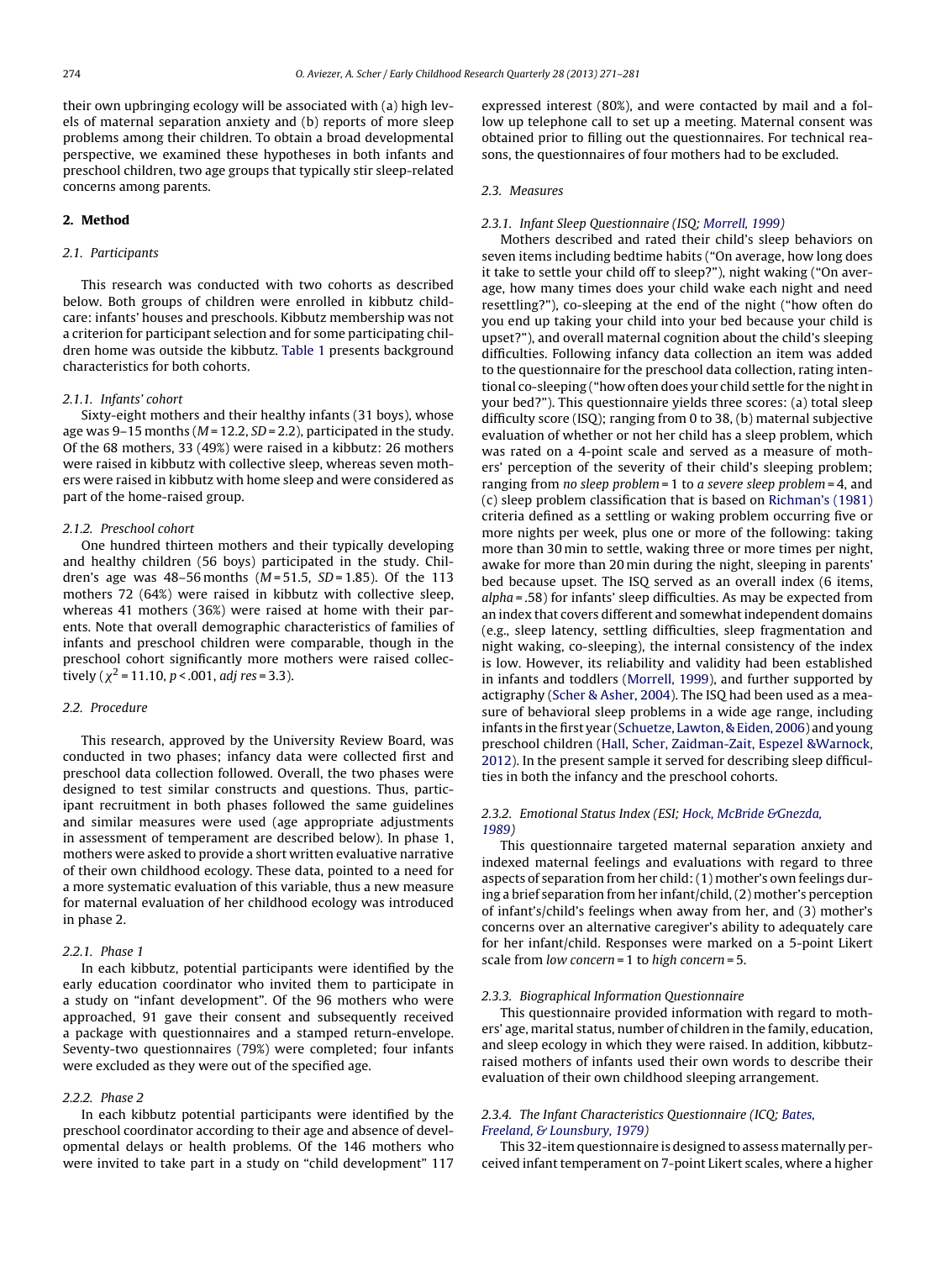Summary of intercorrelations for sleep variables for infants<sup>a</sup> and preschool children.<sup>1</sup>

| Sleep variables                              |                     |                     |                     |            |            |
|----------------------------------------------|---------------------|---------------------|---------------------|------------|------------|
| 1. Sleep problem $c$<br>2. # wakes per night | $.51$ <sup>**</sup> | $.61$ <sup>**</sup> | $.44**$<br>$.51$ ** | .00<br>.12 | .21<br>.27 |
| 3. # wakes per week                          | $.44***$            | $.68**$             |                     | -11        | $-33^{**}$ |
| 4. Sleep latency<br>5. Cosleep at night end  | .13<br>24'          | 07<br>$39^{**}$     | .06                 | 24         | 27'        |

 $p < 0.05$ .  $p < .01$ .

<sup>a</sup> Intercorrelations for infants ( $n = 68$ ) are presented above the diagonal.

 $<sup>b</sup>$  Intercorrelations for preschool children (n = 113) are presented below the diag-</sup>

onal.

<sup>c</sup> Mothers' perception of severity of sleep problem.

score denotes a more difficult temperament. It yields four subscales: fussy/difficult, unadaptable, unsociable, and persistent. For the purpose of the present study, only the fussy/difficult scale (16 items,  $alpha = .87$ ) had been used.

## 2.3.5. Children's Behavior Questionnaire (CBQ short form; [Putnam](#page-9-0) [&](#page-9-0) [Rothbart,](#page-9-0) [2006\)](#page-9-0)

This questionnaire was used to assess children's temperament. It consists of 36 items for mothers to describe children's behavioral responses and indicate on a 7-point Likert scale how descriptive they are of their child. Three scales were derived from CBQ: Surgency (12 items, alpha = .72), Negative Emotionality (11 items, alpha = .70), and Effortful Control (11 items, alpha = .70).

## 2.3.6. Own Childhood Sleeping Experiences Questionnaire (OCSEQ; [Sharabany](#page-10-0) et [al.,](#page-10-0) [2001\)](#page-10-0)

This is an 8-item questionnaire for the mother to evaluate the ecology in which she was raised; it consists of positive evaluations (i.e., the sleeping arrangement fostered sociability, provided security, encouraged independence) as well as negative valuations (i.e., the sleeping arrangement aroused anxiety, aroused depression, imposed loneliness, was restrictive) of the ecology in which she was raised. These items were rated on 4-point Likert scales ranging from  $1$  = "I don't feel like that at all" to  $4$  = "I feel like that very much". An eighth item addressed overall satisfaction with own childhood sleeping arrangement ("To what extent are you satisfied with the sleeping arrangement in which you were raised?"), which was rated on a 4-point Likert scale from 1 = "not at all satisfied" to 4 = "very satisfied". Reliability was computed for all 8 items (negative items coded in reverse), alpha = .87. This questionnaire was only administered to mothers in the cohort of preschool children, in phase 2 of the study.

In addition, based on the open-ended descriptions provided by mothers in the infants' cohort to the Biographical Information Questionnaire, their evaluation of overall satisfaction with their own childhood ecology was coded on a 4-point Likert scale from  $1$  = "not at all satisfied" to  $4$  = "very satisfied".

#### **3. Results**

#### 3.1. Descriptive data

The distribution of sleep variables according to age group is presented in [Table](#page-2-0) 1, and Table 2 summarizes the intercorrelations among the sleep variables for both cohorts. As expected, mothers reported significantly more sleep difficulties (ISQ score) for infants compared to preschool children,  $t(178)$  = 3.33,  $p$  < .001,  $d = 0.53$ . Night waking was reported significantly more frequently for infants than for preschool children, both per night,  $t(176) = 6.54$ ,  $p < .001$ ,  $d = 1.07$ , and per week,  $t(177) = 9.29$ ,  $p < .001$ ,  $d = 1.40$ . Preschoolers, on the other hand, had more difficulties settling to

sleep; mothers reported significantly longer latency of sleep onset for preschool children, compared to infants,  $t(173) = 5.73$ ,  $p < .001$ ,  $d = 0.90$ . Note that no differences were found between infants and preschool children in reported frequency of co-sleeping at night's end,  $t(173) = 0.54$ ,  $p = .59$ . As shown in Table 2, mothers' perception of sleep problems was significantly associated to night waking but not to settling to sleep, in both age groups. Since sleep variables were significantly associated to age, subsequent descriptive data are age specific.

### 3.1.1. Infants' sleep

In the infant group, 46% of the mothers perceived their infant to have a sleep problem and 43% of the reports met the sleep problem definition provided by [Richman](#page-9-0) [\(1981\).](#page-9-0) Mothers' perception of sleep difficulties (ISQ) was unrelated to infants' age,  $r(68) = .10$ ,  $p = 0.42$ , but was negatively correlated to maternal age,  $r(68) = -.27$ ,  $p$  < .05. Regularly practiced co-sleeping at the end of the night was reported by more than 20% of the families (see [Table](#page-2-0) 1); still, the vast majority of mothers reported a rare use of this practice. Infants' fussiness was correlated to sleep difficulty score (ISQ) as well as mothers' perception of a sleep problem,  $r(68) = .26$ ,  $p < .05$ and  $r(68)$  = .32,  $p < .01$ , respectively. Maternal separation anxiety was correlated to mothers' perception of infants' sleep difficulties (ISQ),  $r(68) = .38$ ,  $r(68) = .30$ , and  $r(68) = .33$ ,  $p < .05$ , respectively for mother's feeling about separation from child, child's feeling about separation from mother, and mother's feeling about an alternative caregiver. Yet, maternal separation anxiety was not related to mothers' perception of infants' sleep as a problem. Finally, mothers of infants were significantly more likely to perceive sleep problems for girls than to boys ( $\chi^2$  = 4.08, p < .04, *adj res* = 2.00).

### 3.1.2. Preschool children's sleep

It can be seen in [Table](#page-2-0) 1 that 32% of the mothers of preschool children perceived their child to have a sleep problem, whereas only 23% met Richman's criterion for a sleep problem [\(Richman,](#page-9-0) [1981\).](#page-9-0) This difference between mothers' perceptions and Richman's criterion was significant ( $\chi^2$  = 13.60, p < .001, adj res = 3.70). Co-sleeping at the end of the night was practiced extensively for 16% of the children, was never in effect for 59% of the children, and was only practiced sporadically for the rest (see [Table](#page-2-0) 1). Sleep onset in the parental bed was never practiced for 59% of the children, always in effect for 13% of the children, while the remaining families used this practice sporadically. Note that cosleeping at sleep onset was not associated to mothers' perception of their child's sleep problem,  $r(111) = .06$ ,  $p = .51$ . Children's age,  $t(110) = 0.46$ ,  $p = .63$ , and gender,  $\chi^2 = .46$ ,  $p = .55$ , were unrelated to mothers' perceptions of sleep problems. Mothers' perception of their child's sleep problem was correlated to children's temperament (CBQ); higher negative affectivity,  $r(112) = .24$ ,  $p < .01$ , and lower effortful control,  $r(112) = -.19$ ,  $p < .05$ , were associated with the perceived severity of children's sleep problem. However, mothers' separation anxiety was not related to their view of their children's sleep problem,  $r(112) = -.07$ ,  $p = .44$ ;  $r(112) = .14$ ,  $p = .15$ ;  $r(112)$  = .05, p = .63, respectively for mother's feeling about separation from child, child's feeling about separation from mother, and mother's feeling about an alternative caregiver.

In sum: Mothers of infants perceived more sleep problems for their children. The two age groups were similar in that severity of sleep problem was associated with the frequency of their children's waking up at night and with their difficult temperament. Only in the infancy cohort, perception of children's sleep as a problem was associated with gender, and sleep difficulties (ISQ) were associated to maternal separation anxiety.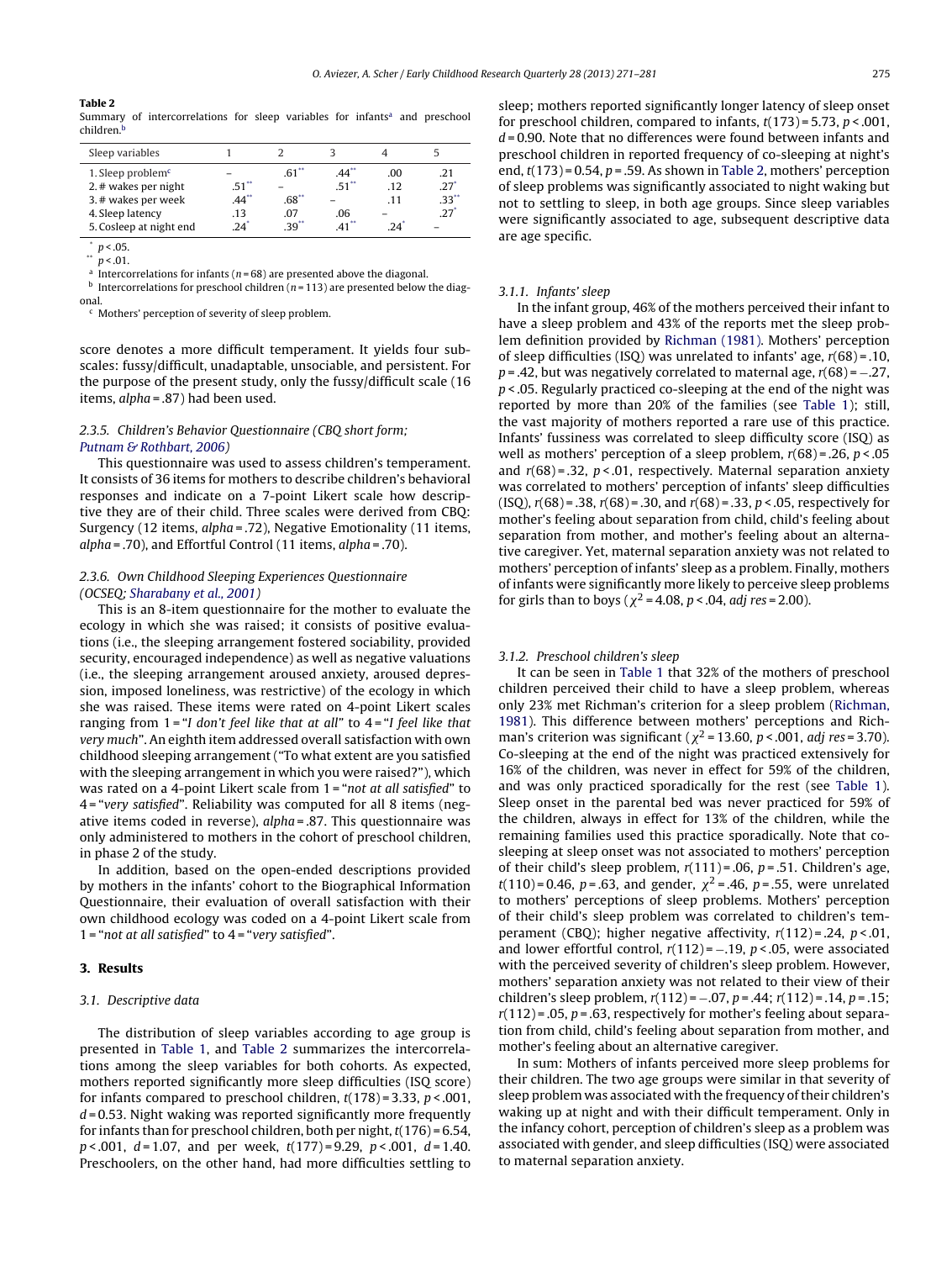Mothers' perceptions of the ecology of their childhood according to sleeping arrangement.

| Mothers' perception of own sleep ecology      | Collective sleep |           | Home sleep |           |                  | d    |
|-----------------------------------------------|------------------|-----------|------------|-----------|------------------|------|
|                                               | M                | <b>SD</b> | M          | <b>SD</b> |                  |      |
| Infants                                       |                  |           |            |           |                  |      |
| Overall attitude (32)                         | 2.73             | 1.08      | 3.62       | 0.52      | $2.25^{\degree}$ | 1.05 |
| Preschool children                            |                  |           |            |           |                  |      |
| Overall attitude ( $n = 108$ )                | 2.30             | 1.19      | 3.72       | 0.66      | $7.93$ **        | 1.48 |
| Arousing depression ( $n = 106$ )             | 2.54             | 1.10      | 1.19       | 0.67      | $7.83$ **        | 1.48 |
| Arousing anxiety ( $n = 106$ )                | 2.79             | 1.18      | 1.25       | 0.73      | $8.24$ **        | 1.57 |
| Encouraging independence $(n = 103)$          | 3.28             | 0.92      | 3.06       | 1.09      | 1.05             | $-$  |
| Restricting development ( $n = 103$ )         | 2.13             | 1.14      | 1.28       | 0.78      | $4.45$ **        | 0.87 |
| Arousing feelings of loneliness ( $n = 106$ ) | 2.61             | 1.09      | 1.42       | 0.84      | $6.26$ **        | 1.22 |
| Providing security ( $n = 105$ )              | 1.85             | 0.92      | 3.66       | 0.76      | $10.60$ **       | 2.15 |
| Encouraging social skills ( $n = 103$ )       | 2.84             | 1.07      | 2.95       | 1.08      | 0.49             | $-$  |

 $p < .01$ .

 $p < .001$ 

## 3.2. Preliminary analyses

Preliminary analyses examined first whether mothers' separation anxiety and perception of child's temperament were connected to mothers' own childhood ecology. Using maternal separation anxiety as a dependent variable, we conducted a  $2 \times 2$ MANOVA with age cohort (infants, preschool) and context (collective, home) as independent variables. The omnibus test of the main effect of age-group was statistically significant,  $F(3,177) = 34.50$ , p<.001,  $h_p^2$ =.37, indicating higher separation anxiety in the infancy cohort. Follow up univariate analyses revealed significantly higher maternal separation anxiety with regard to mother's feelings when away from infant,  $F(3,177)$ =21.50,  $p < .001$ ,  $h_p^2$ =.11; infant's feelings when away from mother,  $F(3,177) = 47.50, p < .001,$  $h_p{}^2$ =.21; and mother's feelings about an alternative caregiver F(3,177)=81.40, p<.001,  $h_p^2$ =.32. The omnibus test of the main effect of mothers' childhood ecology was also statistically significant,  $F(3,175)$  = 2.80, p = .04,  $h_p^2$  = .04. Follow up univariate analyses revealed significantly higher separation anxiety for collectively raised mothers with regard to feelings about an alternative caregiver,  $F(1,177)$ = 8.10, p = .005,  $h_p^2$  = .04. The interaction effect was not significant,  $F(3, 175) = 2.05$ ,  $p = .11$ .

With regard to temperament, no significant differences were found between collectively raised and home-raised mothers in perception of infants' fussiness,  $t(66) = 1.46$ ,  $p = .15$ , and in CBQ scores of preschool children,  $ts(111) = 0.35 - 1.23$ ,  $ps = .72 - .22$ . These analyses were conducted separately for each age group because assessments of temperament were age specific.

In a second preliminary analysis, mothers' overall evaluation of their own childhood ecology was examined with respect to children's age and own childhood ecology. Using mothers' overall satisfaction as the dependent variable, we conducted a  $2 \times 2$ ANOVA with age cohort (infants, preschool) and context (collective, home) as independent variables. The omnibus test of the main effect of children's age was not significant,  $F(1,138) = 0.49$ ,  $p = .49$ , but the omnibus test of the main effect of childhood ecology was significant,  $F(1,138)$  = 24.40,  $p < .001$ ,  $h_p^2$  = .15. Home-raised mothers evaluated the ecology of their own upbringing to be significantly better than collectively raised mothers (see Table 3). No significant interaction effect was found,  $F(1,138) = 1.25$ ,  $p = 0.27$ . It can be seen in Table 3 that collective-sleep was viewed as significantly more depressing, arousing anxiety, restricting development, and creating feelings of loneliness, as well as providing a significantly lower sense of safety. However, the two childhood ecologies were not different with regard to encouraging independence and social skills.

In a further analysis, the seven OCSEQ items were standardized and submitted to an exploratory factor analysis, using a principal component factor extraction with varimax rotation. The analysis yielded two factors. Factor 1 ( $alpha = .87$ ) was constituted of five items (factor loading were .81–.85; eigenvalue = 3.63), of which four indicated a negative maternal evaluation of her childhood rearing ecology (i.e., restrictive, creating anxieties, a sense of loneliness, and depression), and one indicated a positive maternal evaluation of her childhood rearing ecology in reverse (sense of safety); this factor explained 50% of the variance. Factor  $2$  (alpha = .63) was constituted oftwo items (factor loading were .85–.86; eigenvalue = 1.43) indicating a positive maternal evaluation of the influence of the childhood rearing ecology (i.e., encouraging independence and social skills); this second factor explained additional 22% of the variance. Factor 1 was significantly correlated to mothers' perception of children's negative affectivity,  $r(101) = 0.22$ ,  $p < 0.03$ , but was not significantly correlated to neither surgency,  $r(101) = -.05$ ,  $p = .61$  or effortful control  $r(101) = -.17$ ,  $p = .09$  nor to mothers' separation anxiety,  $rs(101) = .11-.18$ ,  $ps = .27-.07$ . Factor 2 was not correlated to children's temperament or to mothers' separation anxiety,  $rs(101) = .08 - .18$ ,  $ps = .44 - .07$ .

In sum: In both age groups, collectively raised mothers and home-raised mothers did not differ in their perception of their children's temperament, and were comparable with respect to the expressed levels of maternal separation anxiety, with one exception: Collectively raised mothers expressed significantly higher anxiety with regard to an alternative caregiver for their child. Importantly, home-raised mothers evaluated the ecology of their upbringing significantly more positively compared to collectively raised mothers.

## 3.3. Mothers' childhood ecology and their perceptions of children's sleep

In order to examine the hypothesis that collectively raised mothers will report more sleep problems for their children, mothers' evaluation of sleep problems and the total ISQ scores were entered as dependent measures in a  $2 \times 2$  MANOVA, with age cohort (infants, preschool) and context (collective, home) as independent variables. This analysis was conducted because the two dependent measures are correlated and represent two facets of mothers' perceptions of their children's sleep difficulties. The omnibus test of the main effect of maternal childhood sleep ecology was not statistically significant,  $F(2, 175) = 0.90$ ,  $p = .41$ . The omnibus test of age-group showed a statistically significant main effect,  $F(2, 175) = 6.57$ ,  $p = .002$ ,  $h_p^2 = .07$ . Follow up univariate analyses revealed that mothers of infants reported significantly higher ISQ scores,  $F(1,176)$  = 12.81,  $p < .001$ ,  $h_p^2$  = .07, and evaluated more sleep problems,  $F(1,176) = 5.60$ ,  $p = .02$ ,  $h_p^2 = .03$ , compared to mothers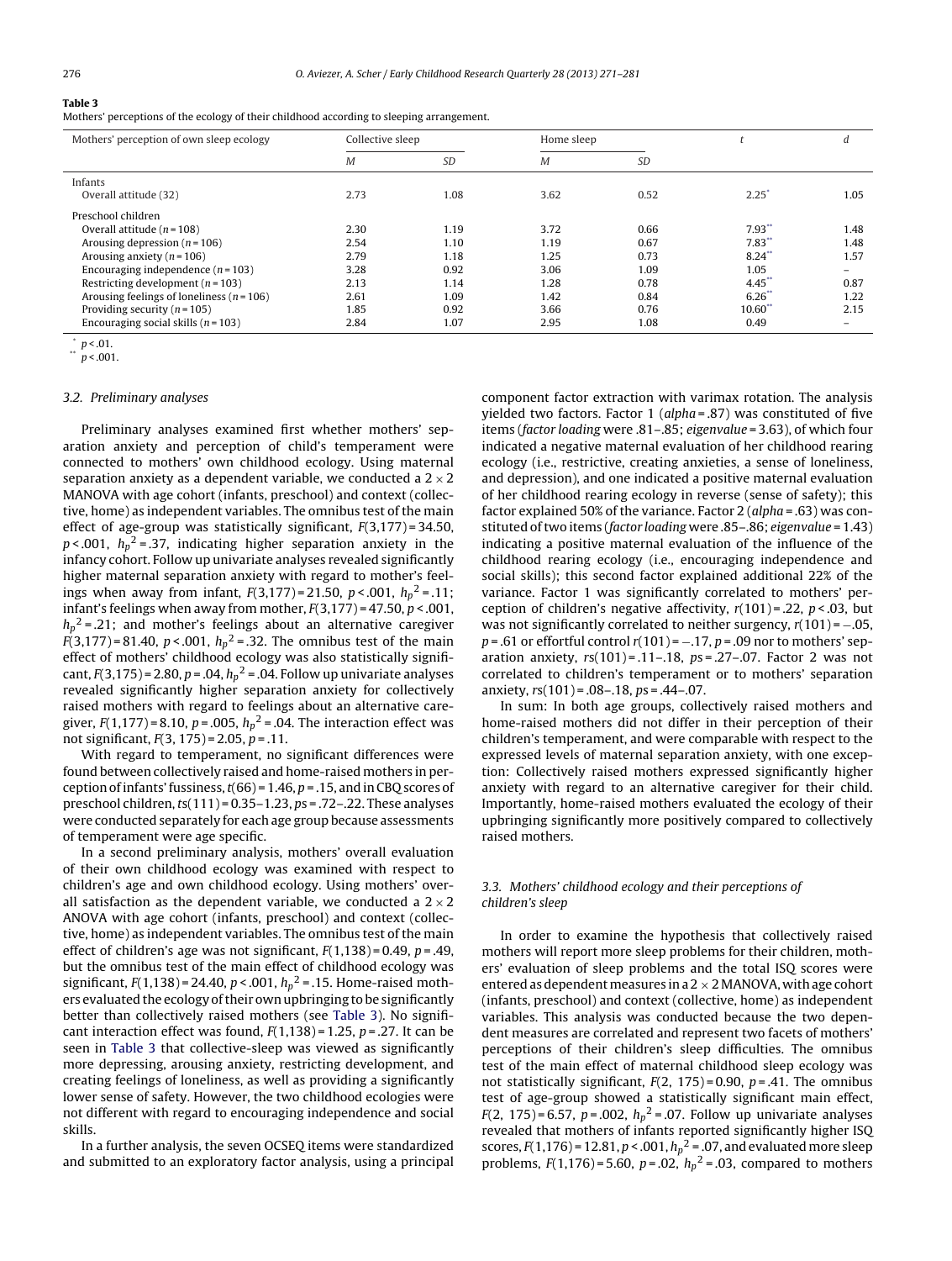<span id="page-6-0"></span>Hierarchical multiple regression analyses explaining mothers' perception of their children's sleep.

| Predictors                                            | Total $R^2$       | $\Delta R^2$        | $\beta$         |
|-------------------------------------------------------|-------------------|---------------------|-----------------|
| Infants' sleep difficulties <sup>a</sup> ( $n = 68$ ) |                   |                     |                 |
| Step 1                                                |                   |                     |                 |
| Mothers' age                                          |                   | .00                 | .00             |
| Infant's gender                                       |                   | .00                 | .00             |
| Step 2                                                |                   |                     |                 |
| Infants' fussiness $(ICQ)^b$                          | $.066^{*}$ a      | $.066*$             | $.26^*$         |
| Step 3                                                |                   |                     |                 |
| Mother's feeling about separation from child          | $.176**$          | $.110**$            | $.29^{\degree}$ |
| Child's feeling about separation from mother          |                   | .010                | .12             |
| Mother's feeling about alternative caregiver          | .224°             | $.048$ <sup>*</sup> | $.23*$          |
| Preschool children's sleep problem $(n=98)$           |                   |                     |                 |
| Step 1                                                |                   |                     |                 |
| CBQ-negative affect                                   | $.056*$           | $.056*$             | $.25*$          |
| CBQ-effortful control                                 | .100 <sup>°</sup> | .020                | $-.09$          |
| CBQ-surgency                                          |                   | $.045*$             | $.22^*$         |
| Step 2                                                |                   |                     |                 |
| Factor 1 <sup>c</sup>                                 |                   | .010                | .18             |
| Overall attitude toward sleep ecology                 | $.167$ **         | $.067**$            | $-.26$ **       |

\*  $p < .05$ .

 $p < .01$ .

<sup>a</sup> ISQ – Infant Sleep Questionnaire.

<sup>b</sup> Note that the contribution of infants' fussiness to the explained variance in ISQ became non-significant once mothers' separation anxiety was entered into the regression equation.

Factor 1, childcare ecology was perceived as arousing anxiety, depression, loneliness and as restrictive as well as providing lower sense of safety.

of preschool children. No significant interaction effect was found,  $F(2,175) = 0.45, p = .64.$ 

Even though mothers' reports of infants' and children's sleep did not vary according to sleep ecology of maternal childhood, due to the marked differences in maternal evaluation of own childhood ecology between collectively raised and home-raised mothers a subsequent analysis examined mothers' perceptions of their children's sleep in the context of maternal evaluation of own upbringing.

## 3.4. Mothers' evaluation of own childhood ecology and perceptions of children's sleep

In order to examine the hypothesis that mothers with a negative evaluation of their own upbringing ecology will report more sleep problems for their children, mothers' perception of sleep problems and the total ISQ scores were entered as dependent measures in a  $2 \times 2$  MANOVA, with age cohort (infants, preschool) and maternal evaluation of own upbringing (positive, negative) as independent variables. Expectedly, the omnibus test of age group showed again a statistically significant main effect,  $F(2, 136) = 7.10$ , p < .001,  $h_p^2$  = .095, whereas the omnibus test of the main effect of maternal evaluation of own childhood sleep ecology was not statistically significant, but showed a trend,  $F(2, 136) = 2.62$ ,  $p = .077$ , and the interaction effect was not significant,  $F(2, 136) = 0.42$ ,  $p = .66$ . The trend in the foregoing omnibus effect notwithstanding, we conducted subsequent age-specific analyses to explain mothers' perception of sleep problems and total ISQ score, because agespecific differences were found consistently and data pertinent to maternal evaluations of own childhood sleep ecology was only available for a sub-group of the infancy cohort.

#### 3.4.1. Infancy cohort

When focusing on specific sleep aspects, collectively raised mothers of infants reported significantly more night waking,  $M = 2.23$ ,  $SD = 1.56$ , compared to home-raised mothers,  $M = 1.66$ ,  $SD = 1.26$ ;  $t(66) = 1.65$ ,  $p = .05$ ,  $d = 0.40$ . In contrast, home-raised mothers reported significantly more settling problems per week,  $M = 1.26$ ,  $SD = 1.62$  compared to collectively raised mothers,  $M = 0.46$ ,  $SD = 0.86$ ;  $t(66) = 2.65$ ,  $p < .01$ ,  $d = 0.62$ . Home-raised mothers also reported using more strategies to support infants' sleep,  $M = 2.24$ ,  $SD = 1.97$ , compared to collectively raised mothers,  $M = 1.50$ ,  $SD = 1.53$ ;  $t(66) = 1.63$ ,  $p < .05$ ,  $d = 0.42$ .

In order to examine the unique contribution of the predictors to the explained variance in sleep difficulties, hierarchical multiple regression analyses were performed. Table 4 summarizes the results of the multiple hierarchical regression analysis for infants' sleep difficulties (total ISQ). As shown in Table 4, the regression equation was significant, *multiple R* = 0.47,  $R^2$  = .22,  $F(3,64)$  = 6.15,  $p$  < .001. More specifically, mothers' feeling about being away from their infant contributed significantly ( $\beta$ =.29) to the explained variance in their reports of infants' sleep difficulties,  $\Delta R^2$  = .11,  $F(1,65)$  = 8.66, p = .01. Furthermore, mothers' feeling about the alternative caregiver contributed an additional significant portion to the explained variance in ISQ score,  $\beta$  = .23;  $\Delta R^2$  = .05,  $F(1,64)$  = 3.96,  $p = 0.05$ . It is evident from Table 4 that when infant fussiness was entered into the analysis first, it contributed a significant portion to the explained variance in infants' sleep difficulties,  $\beta$  = .26;  $\Delta R^2$  = .07,  $F(1,66)$  = 4.67,  $p$  = .03. However, once mothers' separation anxiety was added to the equation, the significant contribution of mothers' perceptions of infants' fussiness became non-significant  $(\beta = .016, p = .16)$ . Finally, mothers' childhood ecology was unrelated to the variance in mothers' perceptions of infants' sleep.

#### 3.4.2. Preschool cohort

Overall, mothers' perceptions of their preschool children's sleep characteristics were similar regardless of their childhood sleep ecology. Specifically, the two groups of mothers were similar in their reports of wakes per night,  $t(110)=0.09$ ,  $p=.93$ , as well as of sleep latency  $t(107)=0.47$ ,  $p=.64$  and co-sleeping at the end of the night  $t(107) = 0.92$ ,  $p = 0.36$ . In addition, similar rates of co-sleeping at sleep-onset were reported by both groups (41% and 42% for collective-sleep and home-sleep group, respectively). Although, among those mothers who practiced co-sleeping at sleep-onset, collectively raised mothers reported higher frequency of this practice,  $M = 4.14$ ,  $SD = 2.66$ , compared to home-raised mothers  $M = 2.18$ ,  $SD = 2.35$ ;  $t(44) = 2.60$ ,  $p = .02$ ,  $d = 0.78$ .

It was found that mothers' perceptions of their children's sleep problem were correlated to their evaluations of the quality of the sleeping ecology in which they were raised  $r(99) = 0.20$ ,  $p < 0.05$  and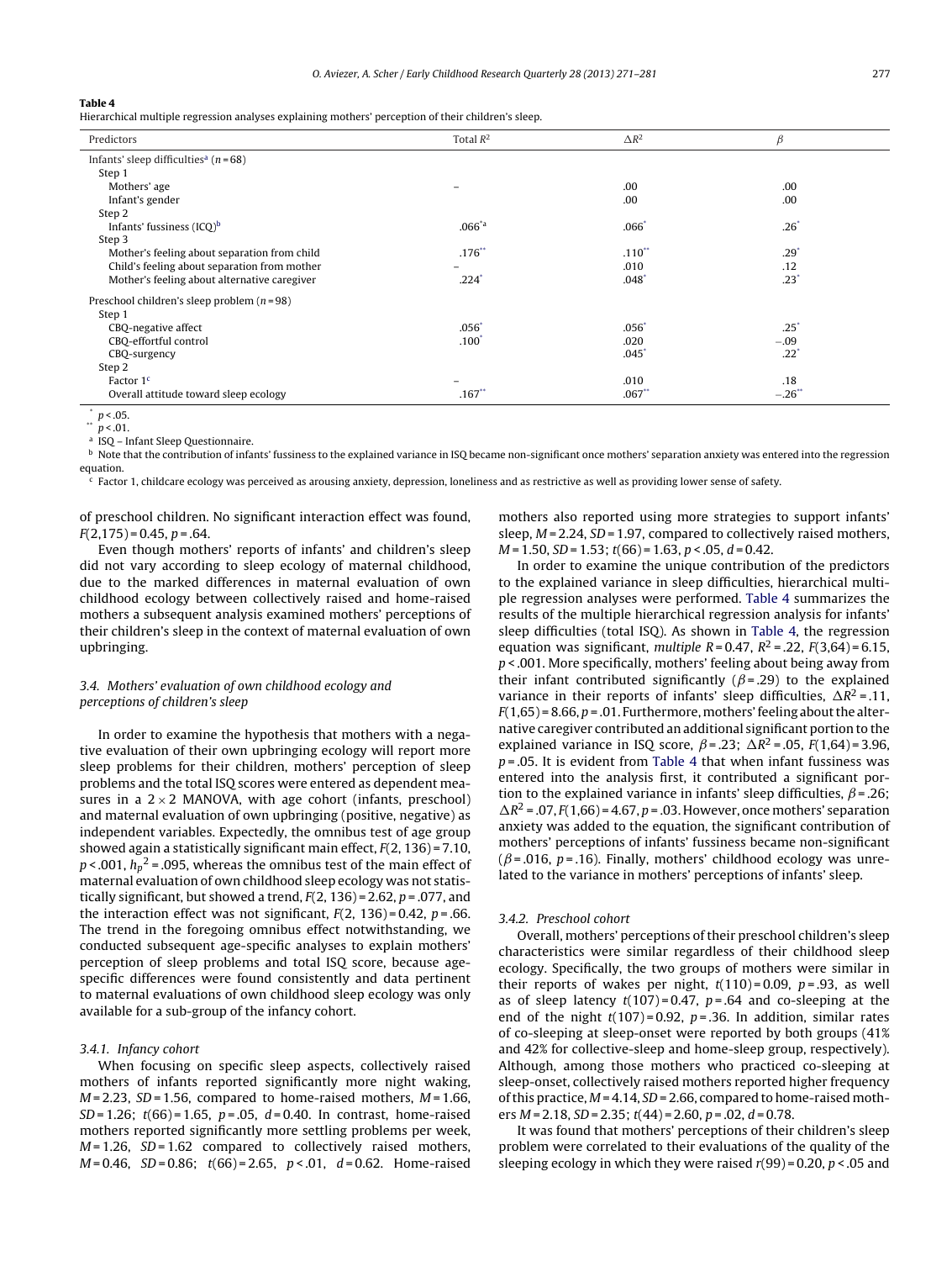$r(107) = -0.24$ ,  $p < .01$ , respectively for Factor 1, and for overall evaluation of own childhood ecology. Thus, a hierarchical multiple regression analysis was performed to determine the unique contribution of mothers' evaluation of their own childhood sleep ecology to the explained variance in their views of their children's sleep as a problem. First, it was established that mothers' evaluation of their own rearing ecology and their perception of their child temperament did not interact. Therefore, initial analyses computed a series of linear regressions for sleep problem measures by entering each statement of maternal evaluation of her rearing ecology and one temperament scale (either effortful control, or negative affectivity) together with their interaction term ([Pedhazur,](#page-9-0) [1982\).](#page-9-0) No significant interaction effects were found in these initial analyses.

[Table](#page-6-0) 4 presents the regression analysis for mothers' perception of sleep problem; the equation was significant with multiple  $R = 0.41$ ,  $R^2 = .17$ ,  $F(3.95) = 6.35$ ,  $p = .01$ . As shown, mothers' perceptions of their child's negative affect (CBQ) contributed significantly,  $\beta$  = .25, to the explained variance in their perceptions of the severity of the child's sleeping problem  $\Delta R^2$  = .056,  $F(1,97)$  = 5.73, p = .02. Mothers' perception of child's surgency (CBQ) contributed additional significant portion,  $\beta$  = .21 to the explained variance in child's sleeping problem,  $\Delta R^2$  = .045,  $F(1,96)$  = 4.77, p = .05. When entered last, mothers' overall evaluation of the sleep ecology in which they were raised contributed a significant portion,  $\beta$  = -.26, to the explained variance in their view of child's sleep problem  $\Delta R^2$  = .07,  $F(1,95) = 7.60, p = .01.$ 

To summarize, in the preschool age-group mothers' perception of their children's sleep problem was partially explained by their perceptions of their child's temperament (negative affectivity and surgency). Mothers' negative evaluation of their own childhood sleeping ecology contributed uniquely to the explained variance in their perception of their child's sleep as problematic.

## **4. Discussion**

This research capitalized on the unique opportunity provided by kibbutz collective upbringing, which was described as an 'experiment in nature' [\(Beit-Hallahmi](#page-9-0) [&](#page-9-0) [Rabin,](#page-9-0) [1977\),](#page-9-0) and examined the influence of mothers' sleep-related childhood ecology on their perceptions of their infants' and young children's sleep. Overall, the data did not support the hypothesis that being raised in kibbutz collective sleep, in and of itself, influences maternal perceptions of infants' and children's sleep. However, a complex picture with regard to the connections between mothers' upbringing and their sleep-related perceptions and practices has emerged.

Consistent with previous studies ([Mindell](#page-9-0) [&](#page-9-0) [Owens,](#page-9-0) [2003;](#page-9-0) [Sadeh,](#page-9-0) [Mindell,](#page-9-0) [Luedtke,](#page-9-0) [&](#page-9-0) [Wiegand,](#page-9-0) [2009;](#page-9-0) [Sadeh,](#page-9-0) [Mindell,](#page-9-0) [&](#page-9-0) [Owens,](#page-9-0) [2011\),](#page-9-0) frequent waking during the night was a primary contributor to mothers' perception of sleep problems among infants and preschoolers. As expected, mothers viewed sleep regulation in infants as more challenging compared to preschoolers. However, though more waking per night and per week was reported for infants, a later bedtime hour as well as longer sleep latency was reported for preschoolers. These finding are in accord with a developmental trajectory by which overtime waking problems decrease and sleep-onset problems increase (e.g., [Gaylor,](#page-9-0) [Burnham,](#page-9-0) [Goodlin-](#page-9-0)Jones, [&](#page-9-0) [Anders,](#page-9-0) [2005\).](#page-9-0) Another developmental change relates to co-sleeping. At 4 years of age, occasional co-sleeping at night's end (i.e., reactive co-sleeping) was quite common, and it was associated to maternal perception of a sleep problem. However, reactive co-sleeping, which was used relatively regularly around 1 year of age, was not linked to maternal perception of a sleep problem, possibly reflecting a practice that stems from perceived developmental needs of infants, such as proximity and security (e.g., [Higley](#page-9-0) [&](#page-9-0) [Dozier,](#page-9-0) [2009;](#page-9-0) [Scher,](#page-9-0) [2001\).](#page-9-0)

In the present research, the reported rates of infants' sleep difficulties and problems were in the higher range described in the literature. Infants' mean ISQ score was higher than the cut-off score defined by [Morrell](#page-9-0) [\(1999\)](#page-9-0) for poor sleepers. Moreover, an interrupted sleep pattern was reported for 45% of the infants; a rate considerably higher than the 20–30% of infants reported to not achieve consolidated sleep during the night [\(Sadeh](#page-9-0) et [al.,](#page-9-0) [2007\),](#page-9-0) but in line with two other infant studies conducted in Israel ([Scher,](#page-10-0) [2001,](#page-10-0) [2008\).](#page-10-0) With regard to preschool children, the reported prevalence of night-waking was similar to rates for Israeli children of similar ages, as reported by [Tikotzky](#page-10-0) [and](#page-10-0) [Sadeh](#page-10-0) [\(2001\).](#page-10-0) The discrepancy for preschool children between mothers' evaluation and [Richman's](#page-9-0) [\(1981\)](#page-9-0) definition of a sleep problem is concordant with [Morrell's](#page-9-0) [\(1999\)](#page-9-0) conclusion that mothers' threshold for sleep difficulties is lower than that of researchers. However, in the absence of objective assessments, it is difficult to determine whether the perceived rates of problem sleep behaviors in this study reflect maternal sensitivity or children's signaling.

Similar to earlier research, "poor sleep" was associated to children's difficult temperament (e.g., [Sadeh](#page-9-0) et [al.,](#page-9-0) [1994;](#page-9-0) [Scher](#page-9-0) et [al.,](#page-9-0) [1998;](#page-9-0) [Spruyt](#page-9-0) et [al.,](#page-9-0) [2008\)](#page-9-0) and to higher levels of maternal separation anxiety (e.g., [Scher](#page-10-0) [&](#page-10-0) [Blumberg,](#page-10-0) [1999\).](#page-10-0) However, maternal separation anxiety was a primary predictor of sleep-related difficulties only for infants. Apparently, as children grow, maternal separation anxiety plays a lesser role in accounting for variability in mothers' perception of children's sleep quality. In addition to the across-age natural association of night waking to sleep difficulties, mothers also attended to age-specific manifestations of difficulties in self-regulation of sleep-wake states. Length of waking episodes and difficulty to settle back to sleep contributed to maternal impression of problems in infants' sleep, whereas co-sleeping at the end of the night was an additional marker of difficult sleep behaviors for preschool children.

## 4.1. Co-sleeping and maternal upbringing

Similar to the findings by [Tikotzky](#page-10-0) et [al.](#page-10-0) [\(2010\),](#page-10-0) collectively raised mothers in the present study reported significantly more frequent night waking and co-sleeping for their infants, as well as more frequent co-sleeping at sleep-onset for their preschool children. However, in agreement with previous findings [\(Keller](#page-9-0) [&](#page-9-0) [Goldberg,](#page-9-0) [2004;](#page-9-0) [Latz,](#page-9-0) [Wolf,](#page-9-0) [&](#page-9-0) [Lozoff,](#page-9-0) [1999;](#page-9-0) [Ramos,](#page-9-0) [Youngclarke,](#page-9-0) [&](#page-9-0) [Anderson,](#page-9-0) [2007\),](#page-9-0) co-sleeping during sleep-onset was unrelated to mothers' perception of difficulties in preschool children's sleep regulation. These findings are congruent with claims that co-sleeping is not a uniform phenomenon [\(Burnham](#page-9-0) [&](#page-9-0) [Gaylor,](#page-9-0) [2011\),](#page-9-0) and that intentional co-sleeping should be distinguished from reactive cosleeping [\(Ramos](#page-9-0) et [al.,](#page-9-0) [2007\).](#page-9-0) The absence of associations between mothers' upbringing and reactive co-sleeping in the whole sample, along with more frequent co-sleeping at sleep-onset by collectively raised mothers of preschool children suggest that the latter reflected an intentional practice. This is highly compatible with [Tikotzky](#page-10-0) et [al.'s](#page-10-0) [\(2010\)](#page-10-0) conclusion that collectively raised parents feel a need to compensate for their own childhood experience of parental absence by intentionally offering close parental presence to their children.

## 4.2. Mothers' childhood ecology and children's sleep-related difficulties

In the ecology of kibbutz collective sleep, parents and children were physically removed from each other during the night. Despite the availability of watchwomen during the night, such inherent parental absence inevitably renders children's nighttime signaling to parents ineffective. Considering infants' and young children's biological limits and developmental needs, this nighttime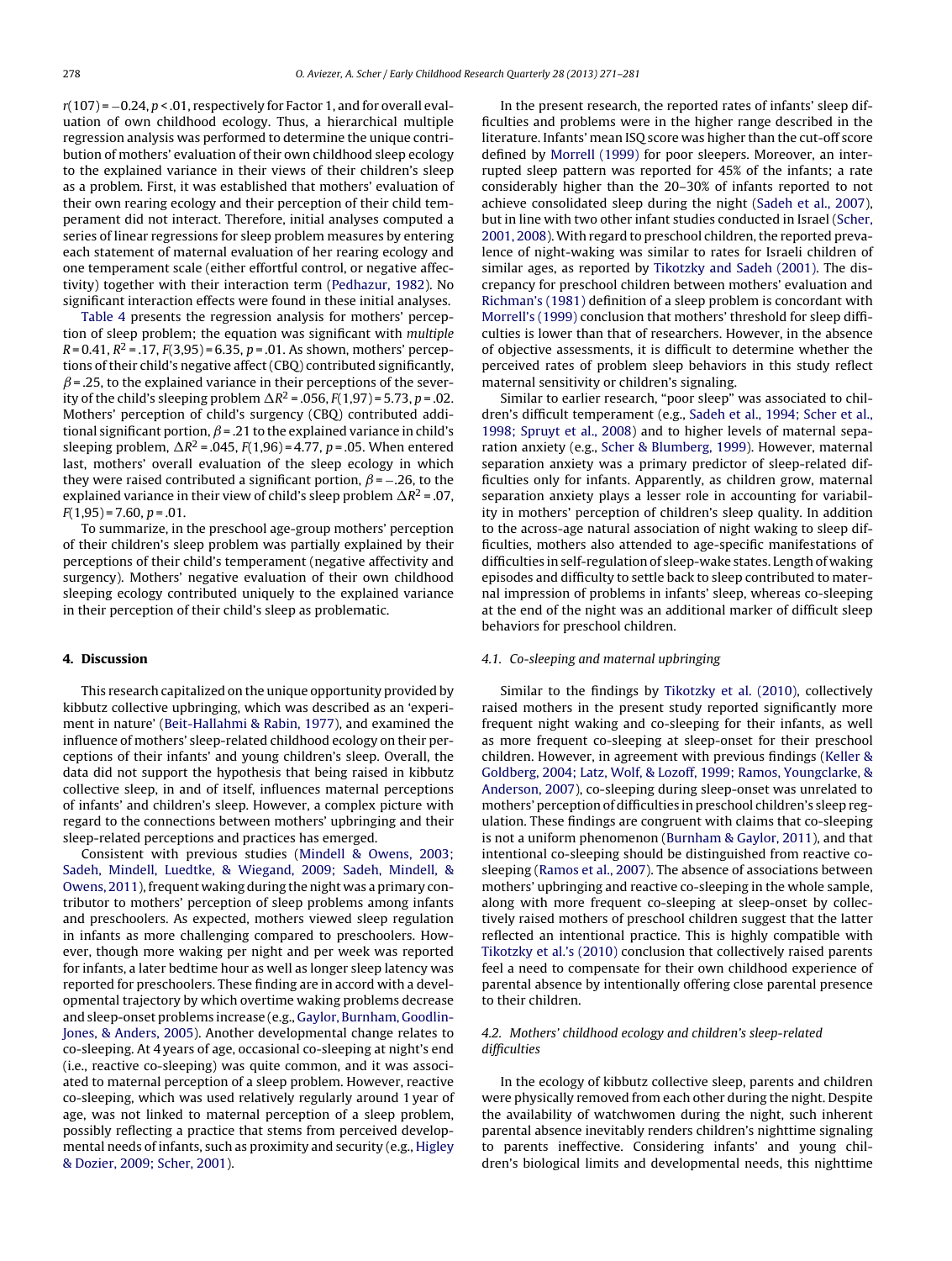arrangement created a stressful developmental context, especially for the regulation of sleep ([Aviezer](#page-9-0) et [al.,](#page-9-0) [1999\).](#page-9-0) Thus, similar to [Tikotzky](#page-10-0) et [al.](#page-10-0) [\(2010\),](#page-10-0) we reasoned that the extensive childhood exposure to night-time parental absence would make collectively raised mothers particularly sensitive to parent-child separations, as well as influence their general sleep-related cognitions and perceptions of children's sleep. These predispositions and cognitions will, in turn, influence maternal nighttime behavior. In addition, as of necessity collectively raised mothers had a limited exposure to effective sleep-related parental practices, these restricted childhood models of nighttime parenting may also contribute to maternal feelings of low efficacy with respect to sleep, resulting in higher prevalence of reported sleep problems.

Contrary to expectations, no differences were found between collectively raised and home-raised mothers with regard to maternal perception of problems in their infants' and young children's sleep. Alternatively, we argue that parenting was shaped by mothers' representations of their childhood experiences and the ways in which individual mothers coped with them, both emotionally and cognitively. Indeed, congruent with expectations and in agreement with earlier findings ([Sharabany](#page-10-0) et [al.,](#page-10-0) [2001\)](#page-10-0) our second hypothesis was confirmed:As a group, collectively raised mothers viewed their rearing ecology more negatively. Yet, a median based dichotomy into positive and negative evaluation of own childhood ecology showed that a considerable number of collectively raised mothers had a positive view of their upbringing. Hence, collectively raised mothers are not a homogeneous group, as is also stated in various narrative documentations (e.g., [Palti,](#page-9-0) [2005\).](#page-9-0)

Furthermore, though difficult temperament contributed significantly to the explained variance in mothers' perception of their children's sleep as problematic, in both age groups and consistent with previous reports (e.g., [Hayes,](#page-9-0) [Parker,](#page-9-0) [Sallinen](#page-9-0) [&Davare,](#page-9-0) [2001;](#page-9-0) [Sadeh](#page-9-0) et [al.,](#page-9-0) [1994;](#page-9-0) [Spruyt](#page-9-0) et [al.,](#page-9-0) [2008\),](#page-9-0) this association was unrelated to mothers' upbringing. These results are somewhat at odds with [Tikotzky](#page-10-0) et [al.'s](#page-10-0) [\(2010\)](#page-10-0) finding that collectively raised mothers tended to stress temperament in explanation of their children's sleep behaviors. However, it is important to point that the present investigation studies the associations between children's sleep, their temperament, and mothers' background, whereas Tikotzky et al. examined parents' responses to hypothetical vignettes about infants' sleep problems. Thus, more research is needed in order to determine how maternal upbringing shapes mothers' causal attribution and perceptions of their children's sleep problems.

#### 4.3. Mothers' separation anxiety

The third hypothesis which postulated that collectively raised mothers would be more sensitive to separations and express high levels of maternal separation anxiety was only partly confirmed. Interestingly, collectively raised mothers expressed significantly more anxiety than home-raised mothers about their infant's alternative caregiver; however they neither expressed more anxiety about separating from their infants nor did they attribute higher separation anxiety to them. It is not fully clear why distrust in alternative caregivers encapsulates collectively raised mothers' feelings about separation from their child; though it is possible to speculate that it resonates with their childhood experiences under the care of non-parental others (e.g., [Levkovitz,](#page-9-0) [2007\).](#page-9-0)

The associations found between maternal separation anxiety and mothers' perception of their infants' sleep are compatible with [Scher's](#page-10-0) [\(2008\)](#page-10-0) finding that mothers' separation concerns were significantly associated to objective assessments oftheir infants' night waking, and they lend additional support to the argument that mothers' needs may contribute to infants' interrupted sleep. When caring for infants, mothers need to flexibly integrate the child's signals and their own evaluation of danger and threat ([George](#page-9-0) [&](#page-9-0)

[Solomon,](#page-9-0) [2008\),](#page-9-0) which among other things, may be based on the their own past experience. Finding higher separation anxiety for collectively raised mothers indeed supports the above interpretation since all infants in this research were enrolled in present time kibbutz daycare, which is markedly different in its practices from pasttime collective sleeping. In this context, mothers' uneasiness about an alternative caregiver's sensitivity to their infant's needs was powerful enough to contribute uniquely to the explanation of their evaluation of difficulty in their infant's sleep, above and beyond anxiety about separation from their child, and irrespective of maternal upbringing. These maternal concerns, which may be influenced by mothers' personal past experiences as well as by their present concerns about infants' care (e.g., [Hock](#page-9-0) [&](#page-9-0) [DeMeis,](#page-9-0) [1990\),](#page-9-0) appear to have an effect on mothers' perception of infants' sleep regulation.

## 4.4. Mothers' evaluations of their upbringing and children's sleep-related difficulties

Although collectively raised mothers evaluated the ecology of their upbringing more negatively than home-raised mothers, the variations found in their evaluations suggest that the effects of collective upbringing on mothers were not uniform. It is conceivable that mothers' negative vs. positive evaluations of collective upbringing, despite its being an unusual practice which was portrayed as inherently challenging (e.g., [Sagi](#page-10-0) et [al.,](#page-10-0) [1985,](#page-10-0) [1994;](#page-10-0) [Sharabany](#page-10-0) et [al.,](#page-10-0) [2001\),](#page-10-0) were shaped by unique childhood experiences with own parents and other care-giving adults that varied among individuals. This is in line with [Barrett's](#page-9-0) [and](#page-9-0) [Fleming's](#page-9-0) [\(2011\)](#page-9-0) conclusion that variations in the quality of mothering are rooted in different early experiences as well as based on biological differences. Indeed, a good example for extant variations in early experience within the ecology of collective sleeping can be found in attachment research [\(Sagi](#page-10-0) et [al.,](#page-10-0) [1985,](#page-10-0) [1994\),](#page-10-0) which found that about 50% of collectively raised infants were securely attached to their mothers, despite the challenges inherent to the child rearing ecology.

The substantial percentage of collectively raised mothers evaluating their upbringing-ecology positively renders as less surprising the absence of significant differences between collectively raised mothers and home-raised mothers in maternal perceptions of children's sleep. Positive evaluations, in this research, reflected a rearing ecology in which feelings of safety as well as low anxiety and depression were fostered along with independence and social skills.Incontrast,negative evaluations of ownchild-rearing ecology indicated a developmental context in which high anxiety, depression, restriction and loneliness prevailed. Finding lower maternal threshold for their preschool children's sleep difficulties may reflect maternal sensitivities that in part originated in their own early sleep-related experiences; while maternal intervention strategies, such as intentional co-sleeping, may reflect compensation efforts that originated in mothers' own childhood experiences rather than their child's needs. Congruent with [Bugental](#page-9-0) [and](#page-9-0) [Johnston](#page-9-0) [\(2000\),](#page-9-0) our findings call for more attention in future parenting research to the impact of mothers' representations of their own upbringing, whether these are expressed by an explicit evaluation or implicitly by emotions, such as separation anxiety.

Finally, it is necessary to keep in mind that the absence of an objective assessment of children's sleep in this research restricts the conclusions that can be drawn about the validity of mothers' perceptions of children's sleep. Also, it is necessary to consider the influence of shared method variance on the associations between maternal representations and feelings, and their reports and evaluations of their children's sleep. Despite these limitations, there is particular merit to the quasi-experimental design employed by this research, which permitted an exploration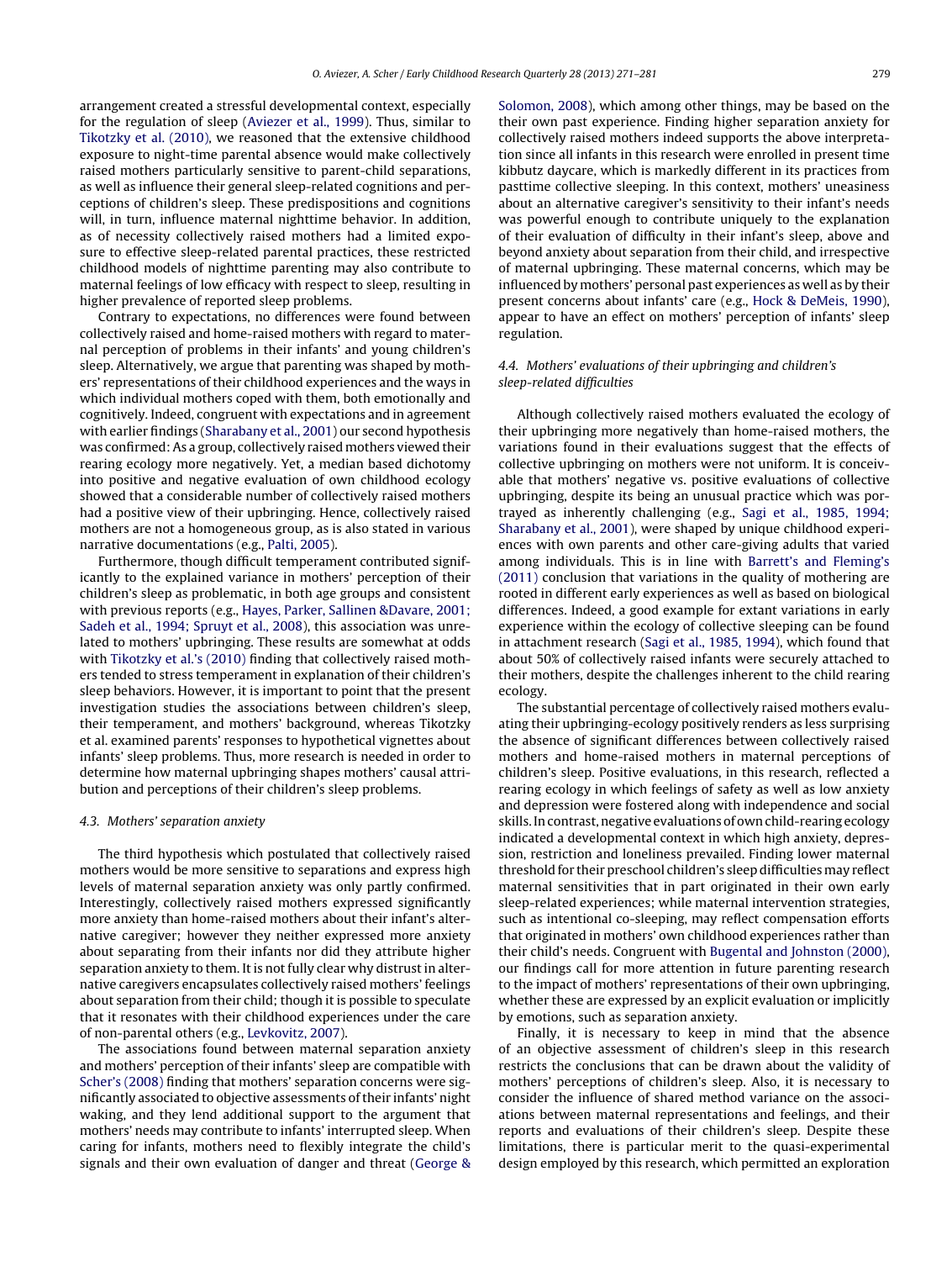<span id="page-9-0"></span>of trans-generational continuity versus discontinuity of sleeping arrangements in mother–child dyads of two age groups.

#### **5. Conclusions**

The present research illuminates complex links between parents' sleep experiences in childhood and their sleep-related parenting practices and concerns. It suggests that mothers' thoughts and feelings about their own childhood have a formative contribution to their sleep-related concerns and practices with their infants and preschool children. By focusing on the unique child rearing ecology of kibbutz collective-sleep, it was possible to differentiate between maternal upbringing and its pertinent internal representations, and to demonstrate that the latter constitutes a critical influence on parenting. Thus, this research along with other work ([Tikotzky](#page-10-0) et [al.,](#page-10-0) [2010\)](#page-10-0) demonstrates that parents' sleep-related practices and concerns are influenced by their own childhood experiences. Finally, although the present research has focused on mothers who were raised in a unique context, their children are raised in a conventional home-environment and they represent typically developing infants and preschoolers. Therefore, the implications of this study with its quasi-experimental design extend to parenting in general as it provided empirical evidence that parents' representations oftheir own early childhood experiences guide and shape their perceptions and practices as they care for their children.

## **Acknowledgment**

We would like to acknowledge the contribution of Ester Dror who collected the infancy data.

## **References**

- Anders, T. F. (1994). Infant sleep, nighttime relationships, and attachment. Psychiatry: Interpersonal and Biological Processes, 57, 11–21.
- Anders, T. E., Goodlin-Jones, B., & Sadeh, A.(2000). Sleep disorders. In C. Zeanah (Ed.), Handbook of infant mental health (2nd ed., pp. 326–338). New York, NY: Guilford.
- Aviezer, O., Sagi, A., Joels, T., & Ziv, Y. (1999). Emotional availability and attachment representations in kibbutz infants and their mothers. Developmental Psychology, 35, 811–821. [http://dx.doi.org/10.1037/0012-1649.35.3.811](dx.doi.org/10.1037/0012-1649.35.3.811)
- Aviezer, O., Sagi, A., & van IJzendoorn, M. H. (2002). Balancing the family and the collective in raising children: Why communal sleeping in kibbutzim was predestined to end? Family Process, 41, 435–454. [http://dx.doi.org/10.1111/j.1545-](dx.doi.org/10.1111/j.1545-5300.2002.41310.x) 5300.2002.41310.x
- Aviezer, O., van IJzendoorn, M. H., Sagi, A., & Schuengel, C. (1994). "Children of the dream" revisited: 70 years of collective child care in Israeli kibbutzim. Psychological Bulletin, 116, 99–116. [http://dx.doi.org/10.1037/0033-2909.116.1.99](dx.doi.org/10.1037/0033-2909.116.1.99)
- Barrett, J., & Fleming, A. S. (2011). Annual research review: All mothers are not created equal: Neural and psychobiological perspectives on mothering and the importance of individual differences. The Journal of Child Psychology and Psychiatry, 52, 368–397. [http://dx.doi.org/10.1111/j](dx.doi.org/10.1111/j 1469-7610.2010.02306.x) 1469-7610.2010.02306.x
- Bates, J. E., Freeland, C. A., & Lounsbury, M. L. (1979). Measurement of infant difficultness. Child Development, 50, 794–803. http://www.jstor.org/stable/1128946
- Beit-Hallahmi, B., & Rabin, A. (1977). The kibbutz as a social experiment and as a child-rearing laboratory. American Psychologist, 32, 532–541. [http://dx.doi.org/10.1037/0003-066X.32.7.532](dx.doi.org/10.1037/0003-066X.32.7.532)
- Benoit, D., Zeanah, C. H., Boucher, C., & Minde, K. K. (1992). Sleep disorders in early childhood: Association with insecure maternal attachment. Jour-nal of the American Academy of Child & Adolescent Psychiatry, 31, 86–93. [http://dx.doi.org/10.1097/00004583-199201000-00013](dx.doi.org/10.1097/00004583-199201000-00013)
- Bugental, D. B., & Johnston, C. (2000). Parental and child's cognitions in the context of the family. Annual Review of Psychology, 51, 315–344. [http://dx.doi.org/10.1146/annurev.psych.51.1.315](dx.doi.org/10.1146/annurev.psych.51.1.315)
- Burnham, M. M., & Gaylor, E. E. (2011). Sleep environments of young children in post-industrial societies. In M. El-Sheikh (Ed.), Sleep and development: Familial and socio-cultural considerations (pp. 195–218). New York, NY: Oxford University Press.
- Dahl, R. E. (2011). Foreword. In M. El-Sheikh (Ed.), Sleep and development: Familial and socio-cultural considerations (pp. vii–ix). New York, NY: Oxford University Press.
- Dahl, R. E., & El-Sheikh, M. (2007). Considering sleep in a family context: Introduction to the special issue. Journal of Family Psychology, 21, 1–3. [http://dx.doi.org/10.1037/0893-3200.21.1.1](dx.doi.org/10.1037/0893-3200.21.1.1)
- Daws, D. (1989). Through the night: Helping parents and sleepless infants. Oxford, England: Free Association Books.
- Eisen, A. R., & Schaefer, C. E. (2005). Separation anxiety in children and adolescents: An individualized approach to assessment and treatment. New York, NY: Guilford Press.
- El-Sheikh, M., & Kelly, R. J. (2011). Sleep in children: Links with marital conflict and child development. In M. El-Sheikh (Ed.), Sleep and development: Familial and socio-cultural considerations (pp. 3–28). New York, NY: Oxford University Press.
- Gaylor, E. E., Burnham, M. M., Goodlin-Jones, B. L., & Anders, F. T. (2005). A longitudinal follow-up study of young children's sleep patterns using a developmental classification system. Behavioral Sleep Medicine, 3, 44–61. [http://dx.doi.org/10.1207/s15402010bsm0301](dx.doi.org/10.1207/s15402010bsm0301_6) 6
- George, C., & Solomon, J. (2008). The caregiving system: A behavioral system approach to parenting. In J. Cassidy, & P. R. Shaver (Eds.), Handbook of attachment: Theory, research and clinical applications (2nd ed., pp. 833–856). New York, NY: The Guilford Press.
- Hall, W. A., Scher, A., Zaidman-Zait, A., Espezel, H., & Warnock, F. (2012). A community-based study of sleep and behavior problems in 12- to 36 month-old children. Child: Health, Care and Development, 38, 379–389. [http://dx.doi.org/10.1111/j.1365-2214.2011.01252](dx.doi.org/10.1111/j.1365-2214.2011.01252)
- Hayes, M. J., Parker, K. G., Sallinen, B., & Davare, A. A. (2001). Bedsharing, temperament, and sleep disturbance in early childhood. Sleep, 24, 657–662.
- Higley, E., & Dozier, M. (2009). Nighttime maternal responsiveness and infant attachment at one year. Attachment & Human Development, 11, 347–363. [http://dx.doi.org/10.1080/14616730903016979](dx.doi.org/10.1080/14616730903016979)
- Hock, E., & DeMeis, D. K. (1990). Depression in mothers of infants: The role of maternal employment. Developmental Psychology, 26, 285–291. [http://dx.doi.org/10.1037/0012-1649.26.2.285](dx.doi.org/10.1037/0012-1649.26.2.285)
- Hock, E., McBride, S., & Gnezda, M. T. (1989). Maternal separation anxiety: Mother–infant separation from the maternal perspective. Child Development, 60, 793–802. [http://dx.doi.org/10.1111/1467-8624.ep9676077](dx.doi.org/10.1111/1467-8624.ep9676077)
- Jenni, O. G., & O'Connor, B. B. (2005). Children's sleep: An interplay between culture and biology. Pediatrics, 115, 204–216.
- Keller, M. A., & Goldberg, W. A. (2004). Co-sleeping: Help or hindrance for young children's independence? Infant and Child Development, 13, 369–388. [http://dx.doi.org/10.1002/icd.365](dx.doi.org/10.1002/icd.365)
- Latz, S., Wolf, A. W., & Lozoff, B. (1999). Cosleeping in context: Sleep practices and problems in young children in Japan and the United States. Archives of Pediatrics and Adolescent Medicine, 153, 339–346.
- Levkovitz, R. (2007). (Two houses for the dream: Childhood and motherhood in the kibbutz, three generations) Shnei batim lachalom: Yaldut veimahut bakibbutz, shlosha dorot. Jerusalem, Israel: Carmel Pub. (in Hebrew).
- Milan, S., Snow, S., & Belay, S. (2007). The context of preschool children's sleep: Racial/ethnic differences in sleep locations, routines, and concerns. Journal of
- Family Psychology, 21, 20–28. [http://dx.doi.org/10.1037/0893-3200.21.1.20](dx.doi.org/10.1037/0893-3200.21.1.20) Mindell, J. A., & Owens, J. A. (2003). A clinical guide to pediatric sleep: Diagnosis and management of sleep problems. Philadelphia, PA: Lippincott, Williams, and Wilkins.
- Morrell, J. M. B. (1999). The Infant Sleep Questionnaire: A new tool to assess infant sleep problems for clinical and research purposes. Child Psychology and Psychiatry Review, 4, 20–26. [http://dx.doi.org/10.1111/1475-3588.00246](dx.doi.org/10.1111/1475-3588.00246)
- Morrell, J. M. B., & Steele, H. (2003). The role of attachment security, temperament, maternal perception, and care giving behavior in persisting infant problems. Infant Mental Health Journal, 24, 447–468. [http://dx.doi.org/10.1002/imhj.10072](dx.doi.org/10.1002/imhj.10072)
- Ophir-Cohen, M., Epstein, R., Tzischinsky, O., Tirosh, E., & Lavie, P. (1993). Sleep patterns of children sleeping in residential care, in kibbutz dormitories and at home: A comparative study. Sleep, 16, 428–432.
- Oppenheim, D. (1998). Perspectives on infant mental health from Israel: The case of changes in collective sleeping on the kibbutz. Infant Mental Health Journal, 19, 76–86. [http://dx.doi.org/10.1002/\(SICI\)1097-0355\(199821\)19:1<76::AID-](dx.doi.org/10.1002/(SICI)1097-0355(199821)19:1<76::AID-IMHJ5>3.0.CO;2-Y)IMHJ5>3.0.CO;2-Y
- Palti, G.(2005). Nigudim vestirot bemaarechet du mokdit: Hachinuch hakibutzi beeyney bograv [Oppositions and contradictions in a bi-focal system: Collective education as viewed by its graduates]. Unpublished master thesis, Hebrew University, Jerusalem, Israel (in Hebrew).
- Pedhazur, E. J. (1982). Multiple regression in behavioral research (2nd ed.). New York: Holt Reinhart and Winston.
- Putnam, S. P., & Rothbart, M. K. (2006). Development of short and very short forms of the children's behavior questionnaire. Journal of Personality Assessment, 87, 102–112. [http://dx.doi.org/10.1207/s15327752jpa8701](dx.doi.org/10.1207/s15327752jpa8701_09) 09
- Ramos, K. D., Youngclarke, D., & Anderson, J. E. (2007). Parental perceptions of sleep problems among co-sleeping and solitary sleeping children. Infant and Child Development, 16, 417–431. [http://dx.doi.org/10.1002/icd.526](dx.doi.org/10.1002/icd.526)
- Richman, N. (1981). A community survey of characteristics of one-to-two year olds with sleep disruptions. Journal of the American Academy of Child Psychiatry, 20, 281–291.
- Sadeh, A., & Anders, T. F. (1993). Infant sleep problems: Origins, assessment, interventions. Infant Mental Health Journal, 14, 17–34. [http://dx.doi.org/10.1002/1097-0355\(199321\)14:1<17::AID-IMHJ](dx.doi.org/10.1002/1097-0355(199321)14:1<17::AID-IMHJpenalty -@M 2280140103>3.0.CO;2-Q) 2280140103>3.0.CO;2-Q
- Sadeh, A., Flint-Ofir, E., Tirosh, T., & Tikotzky, L. (2007). Infant sleep and parental sleep-related cognitions. Journal of Family Psychology, 21, 74–87. [http://dx.doi.org/10.1037/0893-3200.21.1.74](dx.doi.org/10.1037/0893-3200.21.1.74)
- Sadeh, A., Lavie, P., & Scher, A.(1994). Sleep and temperament: Maternal perceptions of temperament of sleep-disturbed toddlers. Early Education and Development, 5, 311–322. [http://dx.doi.org/10.1207/s15566935eed0504](dx.doi.org/10.1207/s15566935eed0504_6) 6